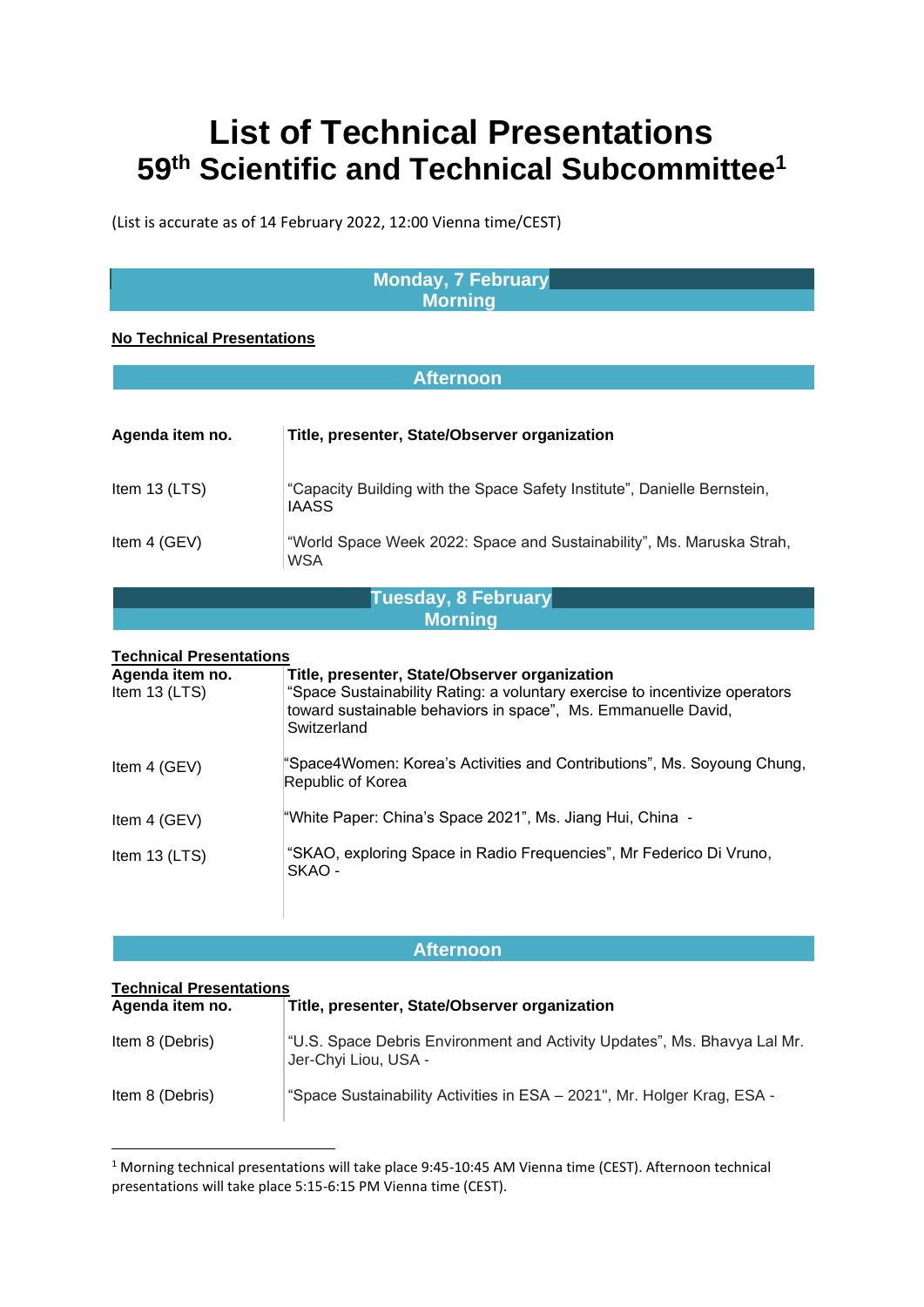Item 13 (LTS) "Managing the Plume Effect to Assure Sustainability of Lunar Activities", Ms. Bailey Cunningham, For All Moonkind

### **Wednesday, 9 February Morning**

| <b>Technical Presentations</b> |                                                                                                                   |
|--------------------------------|-------------------------------------------------------------------------------------------------------------------|
| Agenda item no.                | Title, presenter, State/Observer organization                                                                     |
| Item 11 (space weather)        | "Space Weather Activities in Slovakia", Ivan Dorotovič, Solvakia -                                                |
|                                | Item 11 (space weather)   "India's first solar mission - Aditya-L1", Mr. K.Babu Govinda Raj, ISRO/India           |
| Item 4 (GEV)                   | "Introduction of UN/China Global Partnership Workshop on Space Exploration<br>and Innovation" Mr. GAN Yong, China |
| Item 8 (debris)                | "SSA Activities in the Republic of Korea", Ms. Eun Jung Choi, Republic of Korea                                   |

## **Afternoon**

**Technical Presentations**

| <b>ICOMMUNISM I</b> TUBULICIUS<br>Agenda item no.<br>Item 4 (GEV) | Title, presenter, State/Observer organization<br>"James Webb Space Telescope: Discovering the Universe", Mr. Greg<br>Robinson, USA                                                                                         |
|-------------------------------------------------------------------|----------------------------------------------------------------------------------------------------------------------------------------------------------------------------------------------------------------------------|
| Item 12 (NEOS)                                                    | "Near Earth Space Observation Activities in Ukraine 2021", Mr. Oleksandr<br>Kozhukhov, Ukraine                                                                                                                             |
| Item 4 (GEV)                                                      | "Update on the Consortium for Execution of Rendezvous and Servicing<br>Operations (CONFERS)", Mr. Brian Weeden, USA -                                                                                                      |
| Item 8 (Space Debris)                                             | "Multi-Satellite Low-Earth-Orbit Constellations: Interferences for Routine<br>Space Activities & Astronomical Observations — Threats to Uncontrolled<br>Space Debris Formation" Mr. Milind Pimprikar, CANEUS International |

## **Thursday, 10 February Morning**

#### **Technical Presentations**

| Item 6 (Socioeconomic<br>development) | Title, presenter, State/Observer organization<br>"The new Copernicus Sentinel-1 Global Flood Monitoring service", Mr.<br>Wolfgang Wagner, Austria, |
|---------------------------------------|----------------------------------------------------------------------------------------------------------------------------------------------------|
| Item 8 (space debris)                 | "India's efforts in Space Debris management", Dr. AK.Anil Kumar, ISRO,<br>India                                                                    |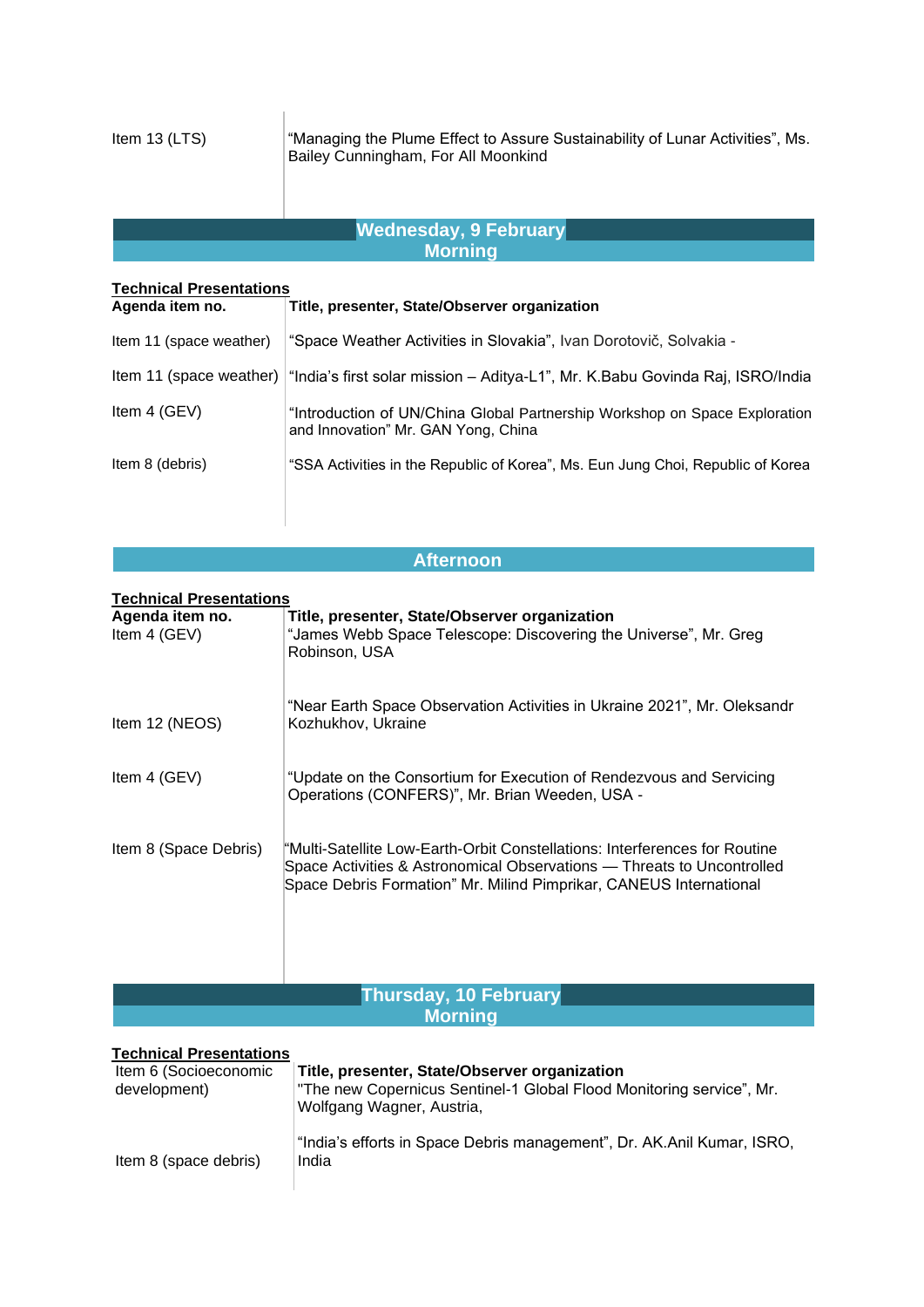| Item 6 (Socioeconomic | "SDGSAT-1:A Frontier Technology of TFM for SDGs", Mr. GUO Huadong, |
|-----------------------|--------------------------------------------------------------------|
| development)          | China - e-mail TBC                                                 |
| Item 6 (Socioeconomic | "Student Small Satellite Project and Future Initiatives for Young  |
| development)          | Generation Capacity Building", APSCO, presenter TBC                |

| <b>Afternoon</b>               |                                                                                                                     |  |  |
|--------------------------------|---------------------------------------------------------------------------------------------------------------------|--|--|
| <b>Technical Presentations</b> |                                                                                                                     |  |  |
| Agenda item no.                | Title, presenter, State/Observer organization                                                                       |  |  |
| Item 4 (GEV (TBC)              | "Eurasian Space Educational Center", Russian Federation, Ms. Evgenia<br>Benevolskaya                                |  |  |
| Item 4 (GEV) - TBC             |                                                                                                                     |  |  |
|                                | "The James Webb Space Telescope: The challenge of the NIRSpec<br>design", Mr. Wolfgang Holota, ESA                  |  |  |
| Item 6 (Socioeconomic          |                                                                                                                     |  |  |
| development)                   | "Development of human potential in space science and technology for<br>sustainable development", Russian Federation |  |  |
| Item 5 (SAP) TBC               | "Global school student small satellites", by Declan Kirrane and Milind<br>Pimprikar, CANEUS International           |  |  |
|                                |                                                                                                                     |  |  |

| <b>Friday, 11 February</b>                  |                                                                                                                                                                                        |  |  |
|---------------------------------------------|----------------------------------------------------------------------------------------------------------------------------------------------------------------------------------------|--|--|
| <b>Morning</b>                              |                                                                                                                                                                                        |  |  |
|                                             | <b>Technical Presentations</b>                                                                                                                                                         |  |  |
| Agenda item no.<br>Item 11 (space weather)  | Title, presenter, State/Observer organization<br>"Update of Japanese Space Weather Research and Operation, Mr. ISHII<br>Mamoru, Japan                                                  |  |  |
| Item 5 (Programme on<br>Space Applications) | "Capacity building activities in Geo-spatial technologies in India",<br>Mr. Shantanu Bhatawdekar, ISRO/India                                                                           |  |  |
| Item 9 (Disaster)                           | Integrated Application of Earth Observations for Disaster Risk Reduction-<br>The international cooperation project and how it supports the SFDRR<br>monitoring, Ms. LIU Longfei, China |  |  |

| <b>Afternoon</b>                     |                                                                                                     |
|--------------------------------------|-----------------------------------------------------------------------------------------------------|
| <b>Technical Presentations</b>       |                                                                                                     |
| Agenda item no.                      | Title, presenter, State/Observer organization                                                       |
| Item $4$ (GEV)                       | "Landsat's 50th Anniversary: Looking Back, and Looking Ahead", Mr.<br>Thomas Cecere, USA            |
| Item 16 (Space and<br>Global Health) | "Space Dosimetry – Hungarian Innovations", Balázs Zabori, Hungary,                                  |
| Item $13$ (LTS)                      | "Satellites: Working Toward and Equitable and Sustainable Future", Ms.<br>Caroline Kehrli (SIA) USA |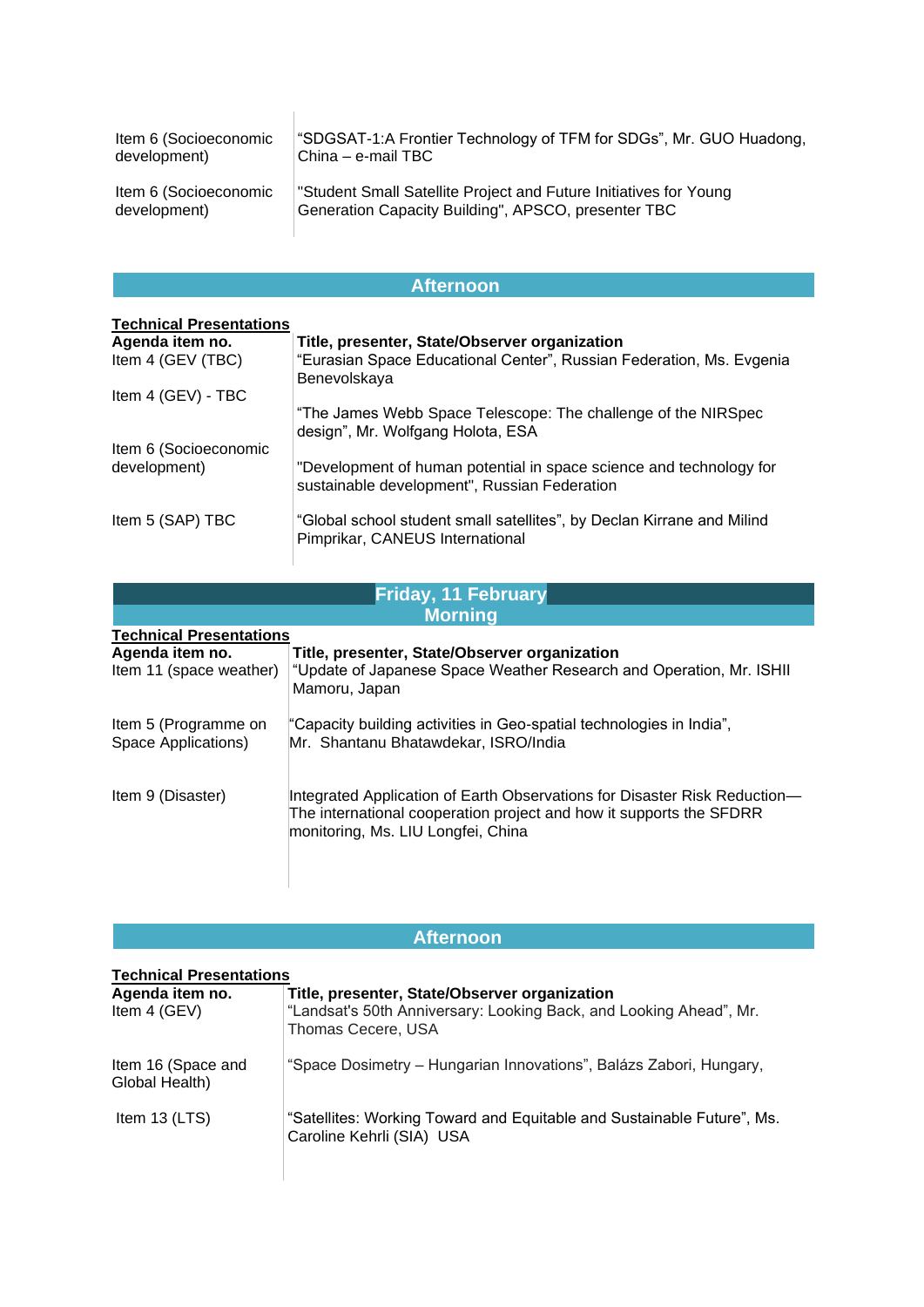| <b>Monday, 14 February</b>               |                                                                                                                                                           |  |  |
|------------------------------------------|-----------------------------------------------------------------------------------------------------------------------------------------------------------|--|--|
| <b>Morning</b>                           |                                                                                                                                                           |  |  |
| <b>Technical Presentations</b>           |                                                                                                                                                           |  |  |
| Agenda item no.<br>Item 8 (space debris) | Title, presenter, State/Observer organization<br>"IADC activities overview and latest updates of IADC documents", Mr. Hae-<br>Dong Kim, Republic of Korea |  |  |
| Item 7 (remote sensing)                  | "Monitoring mangrove forests in the Philippines using Remote Sensing", Mr.<br>Ariel C. Blanco, Philippines                                                |  |  |
| Item 4 (GEV)                             | "The UK Spaceflight Regulator", Colin Macleod, UK CAA                                                                                                     |  |  |
| Item 10 (GNSS)                           | Development of BeiDou Navigation Satellite System, Ms. LU Jun, China                                                                                      |  |  |

## **Afternoon**

| <b>Technical Presentations</b>  |                                                                                                                                                                                           |  |  |
|---------------------------------|-------------------------------------------------------------------------------------------------------------------------------------------------------------------------------------------|--|--|
| Agenda item no.<br>Item 4 (GEV) | Title, presenter, State/Observer organization<br>"PRETTY - A nanosatellite mission for altimetry and dosimetry", Mr. Otto<br>Koudelka, Austria                                            |  |  |
| Item TBC                        | "Tidal disruption events in the SRG/eROSITA all-sky X-ray survey", Russian<br>Federation                                                                                                  |  |  |
| Item 13 (LTS)                   | "International Organization for Standardization (ISO) activities for Long-<br>Term Sustainability (LTS) of space activities", Dan Oltrogge, ISO                                           |  |  |
| Item 17 (GSO                    | <b>ITU Radio Regulations "Fist Come, First Served" Concept and Equitable</b><br>Access to Spectrum/Orbit Resources - Glaude, Veronique, ITU                                               |  |  |
| Item 7 (Remote<br>Sensing)      | Title TBC, Mr. Younes Dehghan Sorkai, Iranian Space Agency, IR Iran                                                                                                                       |  |  |
| Item 4 (GEV)                    | "Moon Village Association and International Moon Day Highlights", Mr.<br>Giuseppe Reibaldi, Moon Village Association and Dr. Nasr Al-Sahhaf, Chair<br>of the International Moon Day Group |  |  |
| Item 7 (Remote<br>Sensing)      | "Earth Observation Training, Education, and Development Network (EOTEC<br>DevNet): A Collaborative Network of Networks Approach", Dr. Nancy D.<br>Searby, CEOS                            |  |  |

#### **Tuesday, 15 February Morning**

#### **Technical Presentations**

#### **Agenda item no. Title, presenter, State/Observer organization**

| Ayunuu iluii ilu. | TRO, DICSCHICH, Oldic/ODSCHVCL ORGHILLOUDH                                                           |
|-------------------|------------------------------------------------------------------------------------------------------|
|                   | Item 18 (Dark and Quiet   "Dark and Quiet Skies in Australia – Mitigating the Impacts of Terrestrial |
| Skies)            | ∣ ALAN and RFI". Mr. Fred Watson.                                                                    |
|                   |                                                                                                      |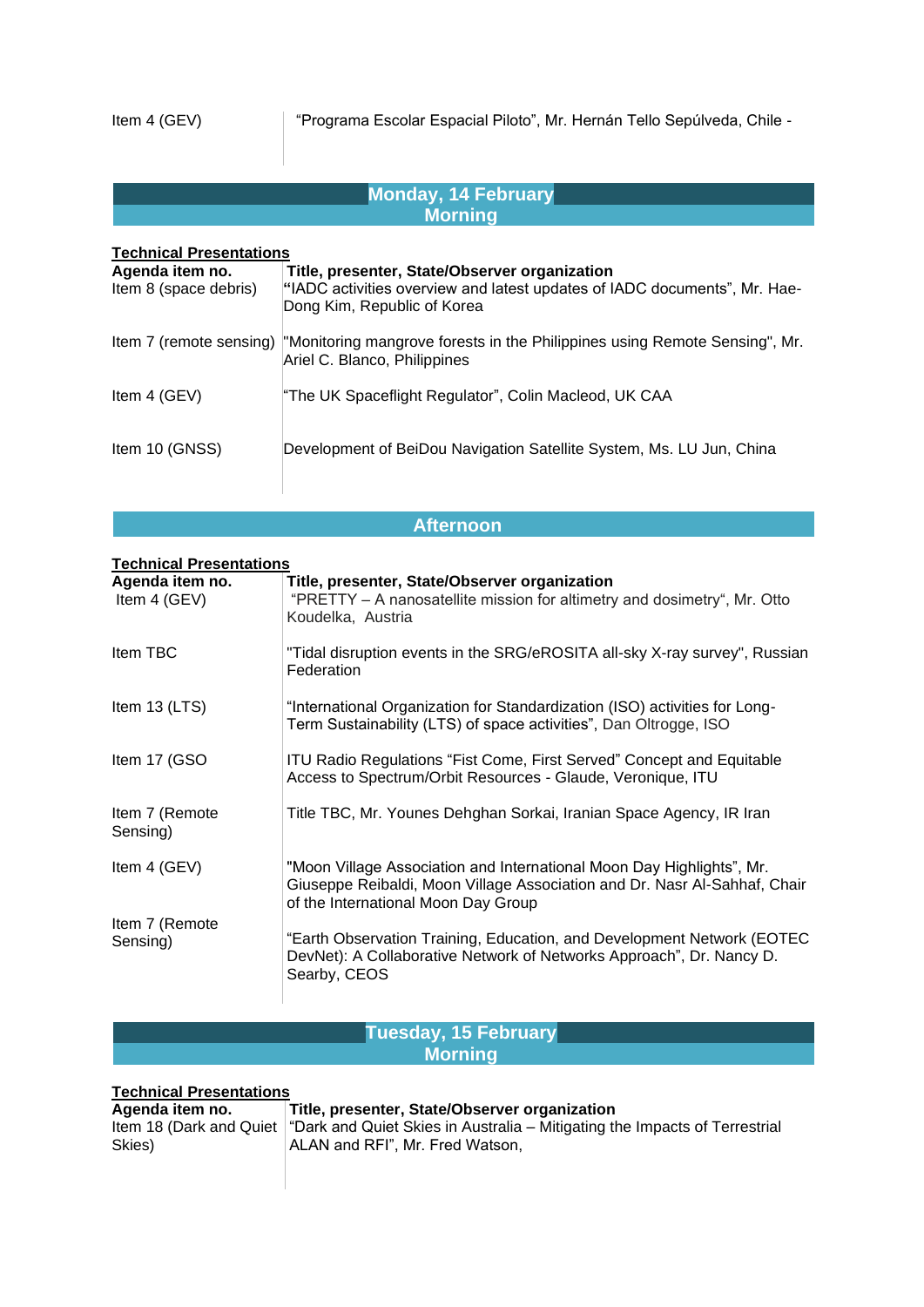| Item 9 (Disaster) | "Typhoon Rai damage assessment mapping using Sentinel-1 SAR and<br>UNOSAT/UNITAR data", Mr. Serafin Meneses III, Philippines - |
|-------------------|--------------------------------------------------------------------------------------------------------------------------------|
| Item 11 (Space    | "Space Weather Impact on Spacecraft and Upcoming of the 25th Solar                                                             |
| weather)          | Cycle", Mr. WANG Bin, China                                                                                                    |

## **Afternoon**

| <b>Technical Presentations</b>             |                                                                                                                                                                             |  |
|--------------------------------------------|-----------------------------------------------------------------------------------------------------------------------------------------------------------------------------|--|
| Agenda item no.<br>Item 7 (remote sensing) | Title, presenter, State/Observer organization<br>"Indigenous Mapping Workshop and Satellite Earth Observation", Mr.<br>Steve DeRoy, Ms. Cindy Schmidt, Mr. Guy Aubé, Canada |  |
| Item 6 (Socioeconomic<br>development)      | "Spatial development of Paraguay", Mr. Alejandro Jose Roman Molinas,<br>Paraguay                                                                                            |  |
| Item 4 (GEV) - TBC                         | "Kids2Mars, a global, inclusive educational project regarding the planet<br>Mars and its exploration by human and non-human space missions", Thais<br>Russomano, Brazil     |  |
| Item 4 (GEV) and<br>7 (Remote Sensing)     | "SABIAMar Satellite Mission", Dr. Carolina Tauro, Principal Researcher<br>SABIAMar, CONAE (Argentina)                                                                       |  |
| Item 6 (Socioeconomic<br>development)      | Title TBC, Ms. Manijeh Khaneghae, Iranian Space Agency, IR Iran                                                                                                             |  |
| <b>Wednesday, 16 February</b>              |                                                                                                                                                                             |  |
| <b>Morning</b>                             |                                                                                                                                                                             |  |

| Agenda item no.<br>Item 16 (Health)  | Title, presenter, State/Observer organization<br>"Role of Space Technologies in Public Health Crisis Management", Ms.<br>Chandana Unnithan, Australia |
|--------------------------------------|-------------------------------------------------------------------------------------------------------------------------------------------------------|
| Item 7 (remote sensing)              | "Open access to Italian Earth Observation satellites data: the ASI Open Call<br>initiative" Ms. Maria Libera BATTAGLIERE, Italy                       |
| Item 16 (Space and<br>global health) | "Space2Health - Technology and knowledge transfer at the intersection of<br>space and health", Mr. Vanja Sebastian ZANDER, DLR, Germany               |
| Item 4 (GEV) TBC                     | "Current status of SCOSTEP's PRESTO program for predictability of the<br>variable solar-terrestrial coupling", Mr. Kazuo Shiokawa, SCOTSTEP           |

# **Afternoon**

| <b>Technical Presentations</b> |                                                                                                                                                |
|--------------------------------|------------------------------------------------------------------------------------------------------------------------------------------------|
| Agenda item no.<br>Item TBC    | Title, presenter, State/Observer organization<br>"Recent activities of PSIPW", video presentation (pre-recoded), PSIPW- Ali<br>Wafa Abu-Risheh |
| Item 16 (health)               | "Anaerobic Bioreactors for Refugee Health and Long Duration Space<br>Missions", Ms. Kristi Ray, SGAC                                           |